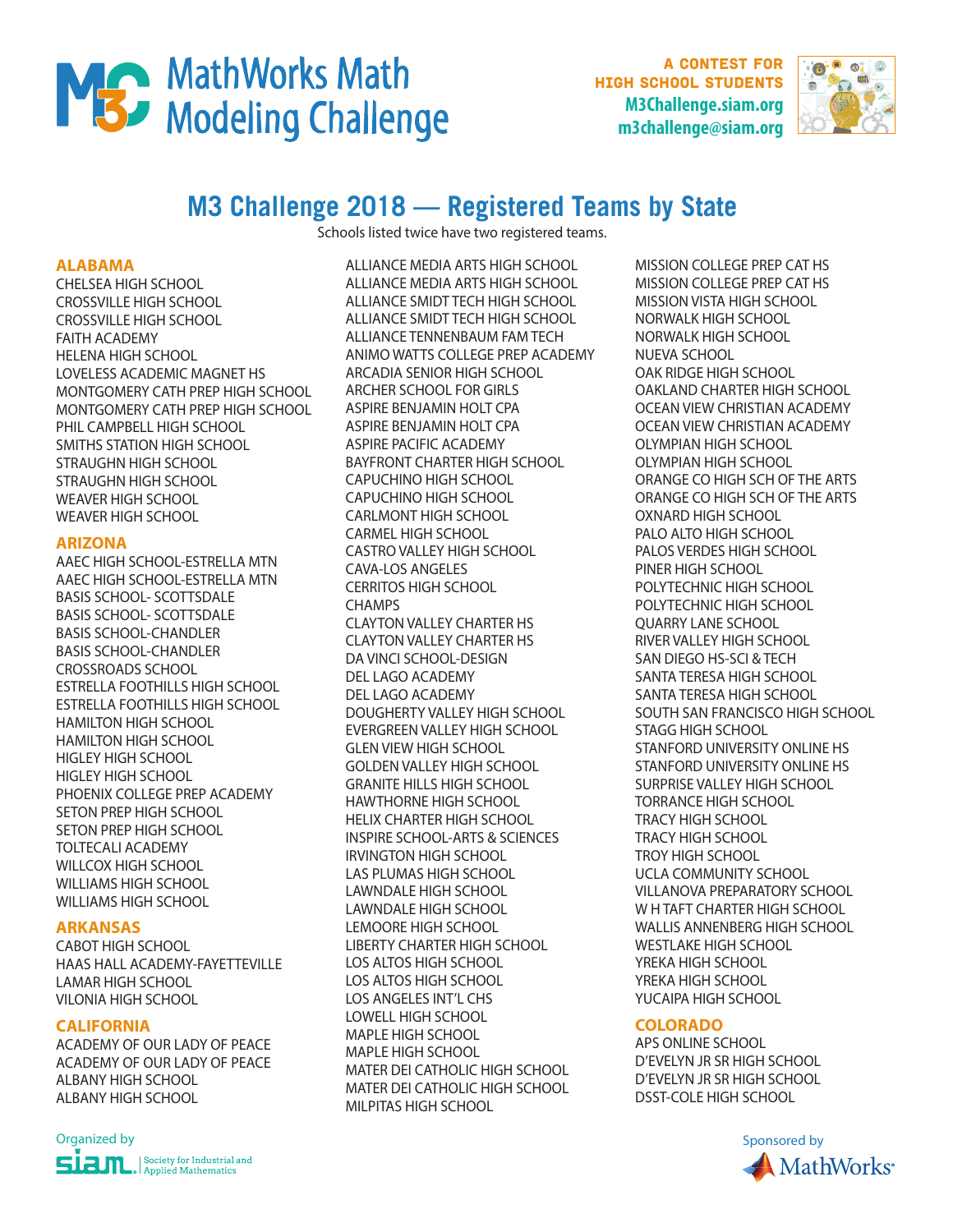DSST-COLE HIGH SCHOOL FOUNTAIN VALLEY SCH-COLORADO FOUNTAIN VALLEY SCH-COLORADO FRONT RANGE CHRISTIAN HIGH SCHOOL GOLDEN SENIOR HIGH SCHOOL GOLDEN SENIOR HIGH SCHOOL KIPP DENVER COLLEGIATE HS LEGEND HIGH SCHOOL LEGEND HIGH SCHOOL OVERLAND HIGH SCHOOL PEYTON JR SR HIGH SCHOOL PLAINVIEW SCHOOL ROCKY FORD JR SR HIGH SCHOOL ROCKY FORD JR SR HIGH SCHOOL SILVER CREEK HIGH SCHOOL SILVER CREEK HIGH SCHOOL WHEAT RIDGE SENIOR HIGH SCHOOL WHEAT RIDGE SENIOR HIGH SCHOOL WINDSOR CHARTER ACADEMY MHS WINDSOR CHARTER ACADEMY MHS

#### **CONNECTICUT**

ACADEMY OF AEROSPACE & ENGR ACADEMY OF AEROSPACE AND ENGINEERING ACADEMY OF AEROSPACE AND ENGINEERING CANTON HIGH SCHOOL CANTON HIGH SCHOOL CHESHIRE ACADEMY CHESHIRE HIGH SCHOOL CORTLAND VR CREED SCHOOL DANIEL HAND HIGH SCHOOL DARIEN HIGH SCHOOL DARIEN HIGH SCHOOL ENGINEERING AND SCIENCE UNIVERSITY MAGNET SCHOOL FAIRFIELD COLLEGE PREP SCHOOL FARMINGTON HIGH SCHOOL GLASTONBURY HIGH SCHOOL GLASTONBURY HIGH SCHOOL HADDAM-KILLINGWORTH HIGH SCHOOL HADDAM-KILLINGWORTH HIGH SCHOOL MARVELWOOD SCHOOL NEW CANAAN HIGH SCHOOL NEW CANAAN HIGH SCHOOL NORTHWESTERN REGIONAL HS NORTHWESTERN REGIONAL HS RHAM HIGH SCHOOL RIDGEFIELD HIGH SCHOOL RIDGEFIELD HIGH SCHOOL SACRED HEART ACADEMY SACRED HEART ACADEMY SOUND SCHOOL AQUACULTURE ST JOSEPH HIGH SCHOOL ST JOSEPH HIGH SCHOOL STAMFORD HIGH SCHOOL STAPLES HIGH SCHOOL STAPLES HIGH SCHOOL TAFT SCHOOL TORRINGTON HIGH SCHOOL TRUMBULL HIGH SCHOOL UNIVERSITY HIGH SCHOOL OF SCIENCE

AND ENGINEERING WILLIAM H HALL HIGH SCHOOL WILLIAMS SCHOOL WILLIAMS SCHOOL WOODLAND REGIONAL HIGH SCHOOL WOODLAND REGIONAL HIGH SCHOOL

#### **DELAWARE**

CAPE HENLOPEN HIGH SCHOOL CAPE HENLOPEN HIGH SCHOOL CHARTER SCHOOL OF WILMINGTON CHARTER SCHOOL OF WILMINGTON MOT CHARTER SCHOOL MOT CHARTER SCHOOL PADUA ACADEMY PADUA ACADEMY WILMINGTON FRIENDS SCHOOL WILMINGTON FRIENDS SCHOOL

## **DISTRICT OF COLUMBIA**

ARCHBISHOP CARROLL HIGH SCHOOL ARCHBISHOP CARROLL HIGH SCHOOL CESAR CHAVEZ PCS-PARKSIDE

## **FLORIDA**

BARBARA GOLEMAN SR HIGH SCHOOL BAYSHORE HIGH SCHOOL BROOKS DEBARTOLO COLLEGIATE HS CANDLELIGHT CHRISTIAN ACADEMY CARDINAL GIBBONS HIGH SCHOOL CARDINAL GIBBONS HIGH SCHOOL CELEBRATION HIGH SCHOOL CELEBRATION HIGH SCHOOL CHAMINADE MADONNA COLLEGE PREP CHRISTIAN LEARNING ACADEMY COCOA BEACH JR SR HIGH SCHOOL DORAL ACADEMY HIGH SCHOOL DORAL ACADEMY HIGH SCHOOL EASTSIDE HIGH SCHOOL EDGEWATER HIGH SCHOOL EUSTIS HIGH SCHOOL FERNANDINA BEACH HIGH SCHOOL FLORIDA STATE UNIV SCHOOL FRANK W SPRINGSTEAD HIGH SCH FRANK W SPRINGSTEAD HIGH SCH HAINES CITY HS-IB HERNANDO CHRISTIAN ACADEMY HOLY TRINITY EPISCOPAL ACADEMY HOLY TRINITY EPISCOPAL ACADEMY LAKEWOOD HIGH SCHOOL LAKEWOOD HIGH SCHOOL LAWTON CHILES HIGH SCHOOL LECANTO HIGH SCHOOL MARTIN CO HIGH SCHOOL MCARTHUR HIGH SCHOOL MCARTHUR HIGH SCHOOL MERRITT ISLAND HIGH SCHOOL MIAMI BEACH SENIOR HIGH SCHOOL NEWBERRY HIGH SCHOOL NORTH MIAMI SENIOR HIGH SCHOOL NORTH MIAMI SENIOR HIGH SCHOOL OLYMPIC HEIGHTS CMTY HIGH SCH OSCEOLA COUNTY SCH FOR ARTS OSCEOLA COUNTY SCH FOR ARTS

OXBRIDGE ACADEMY PAXON SCHOOL-ADVANCED STUDIES PENSACOLA HIGH SCHOOL PENSACOLA HIGH SCHOOL PINE VIEW SCHOOL PINE VIEW SCHOOL PINELLAS PARK HIGH SCHOOL POLK STATE LAKELAND CLGT HS RIVER RIDGE HIGH SCHOOL ROBINSON SENIOR HIGH SCHOOL ROBINSON SENIOR HIGH SCHOOL SAGEMONT UPPER SCHOOL SCHOOL ADVANCED STUDIES-NORTH SCHOOL ADVANCED STUDIES-NORTH SCHOOL FOR ADVANCED STUDIES SCHOOL FOR ADVANCED STUDIES SOUTH BROWARD HIGH SCHOOL SOUTH BROWARD HIGH SCHOOL SOUTH WALTON HIGH SCHOOL SOUTHEAST HIGH SCHOOL SPOTO HIGH SCHOOL ST JOHN NEUMANN HIGH SCHOOL STANTON COLLEGE PREP SCHOOL STANTON COLLEGE PREP SCHOOL SUNCOAST POLYTECHNICAL HS UNIVERSITY SCHOOL-NOVA SE UNIV VICTORY CHRISTIAN ACADEMY WEEKI WACHEE HIGH SCHOOL WEEKI WACHEE HIGH SCHOOL WELLINGTON CMTY HIGH SCHOOL WINDERMERE PREPARATORY SCHOOL

## **GEORGIA**

ADAIRSVILLE HIGH SCHOOL ARCHER HIGH SCHOOL ATHENS ACADEMY CALHOUN HIGH SCHOOL CHAMBLEE CHARTER HIGH SCHOOL CHAMBLEE CHARTER HIGH SCHOOL COAHULLA CREEK HIGH SCHOOL COAHULLA CREEK HIGH SCHOOL COLUMBUS HIGH SCHOOL COVENANT CHRISTIAN ACADEMY CROSS KEYS HIGH SCHOOL CROSS KEYS HIGH SCHOOL DEKALB SCHOOL OF THE ARTS DEKALB SCHOOL OF THE ARTS FAYETTE COUNTY HIGH SCHOOL GAINESVILLE HIGH SCHOOL GAINESVILLE HIGH SCHOOL GEORGIA MILITARY COLLEGE PREP GEORGIA MILITARY COLLEGE PREP GORDON CENTRAL HIGH SCHOOL GWINNET CS OF MATH SCI & TECH HEBRON CHRISTIAN ACAD MID HS MCINTOSH HIGH SCHOOL MILL CREEK HIGH SCHOOL MILL CREEK HIGH SCHOOL NORTH OCONEE HIGH SCHOOL NORTH PAULDING HIGH SCHOOL NORTHVIEW HIGH SCHOOL PACE ACADEMY PACE ACADEMY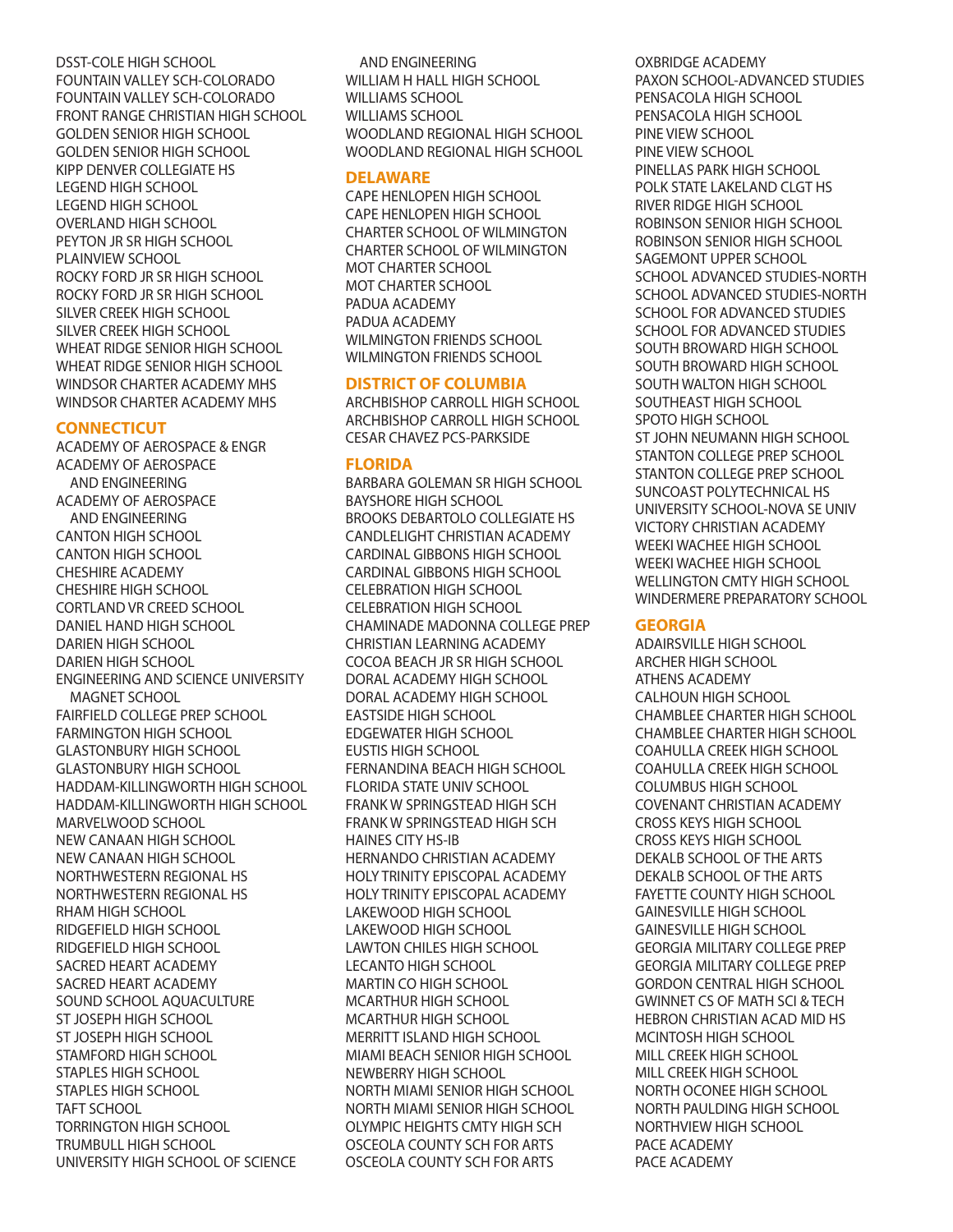## ROCKDALE CAREER ACADEMY SOUTHWEST MAGNET HS & LAW ACAD SPENCER HIGH SCHOOL TRI-CITIES HIGH SCHOOL TRI-CITIES HIGH SCHOOL

## **HAWAII**

ISLAND PACIFIC ACADEMY MAKUA LANI CHRISTIAN ACADEMY

## **IDAHO**

COMPASS ACADEMY EMMETT HIGH SCHOOL MOSCOW HIGH SCHOOL MOSCOW HIGH SCHOOL RENAISSANCE HIGH SCHOOL RENAISSANCE HIGH SCHOOL

## **ILLINOIS**

ADLAI E STEVENSON HIGH SCHOOL ADLAI E STEVENSON HIGH SCHOOL AIR FORCE ACADEMY HIGH SCHOOL AIR FORCE ACADEMY HIGH SCHOOL ALTHOFF CATHOLIC HIGH SCHOOL BARTLETT HIGH SCHOOL BRADLEY-BOURBONNAIS HIGH SCHOOL CHICAGO ACADEMY FOR THE ARTS CHICAGO ACADEMY HIGH SCHOOL DUNLAP HIGH SCHOOL DUNLAP HIGH SCHOOL EVANSTON TWP HIGH SCHOOL EVANSTON TWP HIGH SCHOOL GLENBROOK NORTH HIGH SCHOOL GLENBROOK NORTH HIGH SCHOOL GRANT PARK HIGH SCHOOL H L RICHARDS HIGH SCHOOL ILLINOIS MATH & SCIENCE ACADEMY ILLINOIS MATH & SCIENCE ACADEMY INTRINSIC HIGH SCHOOL INTRINSIC HIGH SCHOOL JOHN HERSEY HIGH SCHOOL JOHN HERSEY HIGH SCHOOL KANELAND SENIOR HIGH SCHOOL KANELAND SENIOR HIGH SCHOOL LAKE ZURICH HIGH SCHOOL LAKE ZURICH HIGH SCHOOL LANE TECHNICAL COLLEGE PREP HS LINCOLN-WAY WEST HIGH SCHOOL LINCOLN-WAY WEST HIGH SCHOOL LOYOLA ACADEMY LOYOLA ACADEMY METEA VALLEY HIGH SCHOOL MT CARMEL HIGH SCHOOL NEUQUA VALLEY HIGH SCHOOL NILES NORTH HIGH SCHOOL NORMAL CMTY HIGH SCHOOL PALATINE HIGH SCHOOL ST JOSEPH-OGDEN HIGH SCHOOL WAUCONDA CMTY HIGH SCHOOL WAUKEGAN HS-WASHINGTON WILLOWBROOK HIGH SCHOOL WILLOWBROOK HIGH SCHOOL YORKVILLE HIGH SCHOOL YORKVILLE HIGH SCHOOL

## **INDIANA**

AVON HIGH SCHOOL AVON HIGH SCHOOL CARMEL SENIOR HIGH SCHOOL CARMEL SENIOR HIGH SCHOOL CHESTERTON HIGH SCHOOL CHESTERTON HIGH SCHOOL COLUMBUS NORTH HIGH SCHOOL COLUMBUS NORTH HIGH SCHOOL CROWN POINT HIGH SCHOOL DEKALB HIGH SCHOOL ELKHART MEM HIGH SCHOOL EXCEL CENTER - UNIVERSITY HEIGHTS FISHERS HIGH SCHOOL FRANKLIN CENTRAL HIGH SCHOOL MCCUTCHEON HIGH SCHOOL MITCHELL HIGH SCHOOL PERRY MERIDIAN HIGH SCHOOL SIGNATURE SCHOOL SOUTH DEARBORN HIGH SCHOOL UNION CITY JR/SR HIGH SCHOOL WEST LAFAYETTE JR SR HIGH SCHOOL ZIONSVILLE HIGH SCHOOL

## **IOWA**

ANKENY HIGH SCHOOL CENTRAL ACADEMY CENTRAL ACADEMY DECORAH HIGH SCHOOL LINN-MAR HIGH SCHOOL MT VERNON HIGH SCHOOL RIVERMONT COLLEGIATE SCHOOL VALLEY HIGH SCHOOL

## **KANSAS**

ANDOVER HIGH SCHOOL AUGUSTA HIGH SCHOOL AUGUSTA HIGH SCHOOL MAIZE SOUTH HIGH SCHOOL UNIONTOWN JR SR HIGH SCHOOL

## **KENTUCKY**

CRAFT ACADEMY FOR EXCELLENCE IN SCIENCE AND MATHEMATICS DUPONT MANUAL HIGH SCHOOL DUPONT MANUAL HIGH SCHOOL FT KNOX HIGH SCHOOL GRANT CO HIGH SCHOOL NORTH OLDHAM HIGH SCHOOL SOUTH OLDHAM HIGH SCHOOL

## **LOUISIANA**

ARCHBISHOP HANNAN HIGH SCHOOL ARCHBISHOP HANNAN HIGH SCHOOL LACASSINE HIGH SCHOOL LACASSINE HIGH SCHOOL MADISON PREPARATORY ACADEMY MADISON PREPARATORY ACADEMY NORTHSHORE HIGH SCHOOL NORTHSHORE HIGH SCHOOL ST MARY'S ACADEMY WALKER HIGH SCHOOL

## **MAINE**

KENTS HILL SCHOOL

MT DESERT ISLAND HIGH SCHOOL PORTLAND HIGH SCHOOL SCARBOROUGH HIGH SCHOOL

## **MARYLAND**

ABERDEEN HIGH SCHOOL ABERDEEN HIGH SCHOOL BARBARA INGRAM SCH FOR ARTS CATONSVILLE HIGH SCHOOL CATONSVILLE HIGH SCHOOL CENTENNIAL HIGH SCHOOL CENTENNIAL HIGH SCHOOL DULANEY HIGH SCHOOL INDIAN CREEK UPPER SCHOOL INDIAN CREEK UPPER SCHOOL KENT ISLAND HIGH SCHOOL MONTGOMERY BLAIR HIGH SCHOOL MONTGOMERY BLAIR HIGH SCHOOL NORTH HAGERSTOWN HIGH SCHOOL NORTHERN HIGH SCHOOL NORTHERN HIGH SCHOOL RICHARD MONTGOMERY HIGH SCHOOL RICHARD MONTGOMERY HIGH SCHOOL SEVERN PRIVATE SCHOOL SHERWOOD HIGH SCHOOL SOUTH RIVER SENIOR HIGH SCHOOL WALTER JOHNSON HIGH SCHOOL WALTER JOHNSON HIGH SCHOOL WASHINGTON WALDORF SCHOOL WHEATON SENIOR HIGH SCHOOL WHEATON SENIOR HIGH SCHOOL

## **MASSACHUSETTS**

BOSTON GREEN ACADEMY BOSTON LATIN SCHOOL BURLINGTON HIGH SCHOOL CAMBRIDGE SCHOOL OF WESTON CAMBRIDGE SCHOOL OF WESTON DEDHAM HIGH SCHOOL DEDHAM HIGH SCHOOL EDCO YOUTH ALT HIGH SCHOOL GLOUCESTER HIGH SCHOOL GLOUCESTER HIGH SCHOOL GRAFTON MEMORIAL HIGH SCHOOL GRAFTON MEMORIAL HIGH SCHOOL JOSEPH CASE HIGH SCHOOL LINCOLN SUDBURY REG HIGH SCHOOL LUDLOW SENIOR HIGH SCHOOL MARGARITA MUNIZ ACADEMY MASS ACADEMY-MATH & SCIENCE MASS ACADEMY-MATH & SCIENCE MILTON ACADEMY MOHAWK TRAIL REGIONAL HIGH SCHOOL MOHAWK TRAIL REGIONAL HIGH SCHOOL NASHOBA REGIONAL HIGH SCHOOL NASHOBA REGIONAL HIGH SCHOOL NEEDHAM HIGH SCHOOL NEWTON SOUTH HIGH SCHOOL NEWTON SOUTH HIGH SCHOOL NORTHAMPTON HIGH SCHOOL NORTHAMPTON HIGH SCHOOL NORTON HIGH SCHOOL O'BRYANT SCHOOL OF MATH & SCIENCE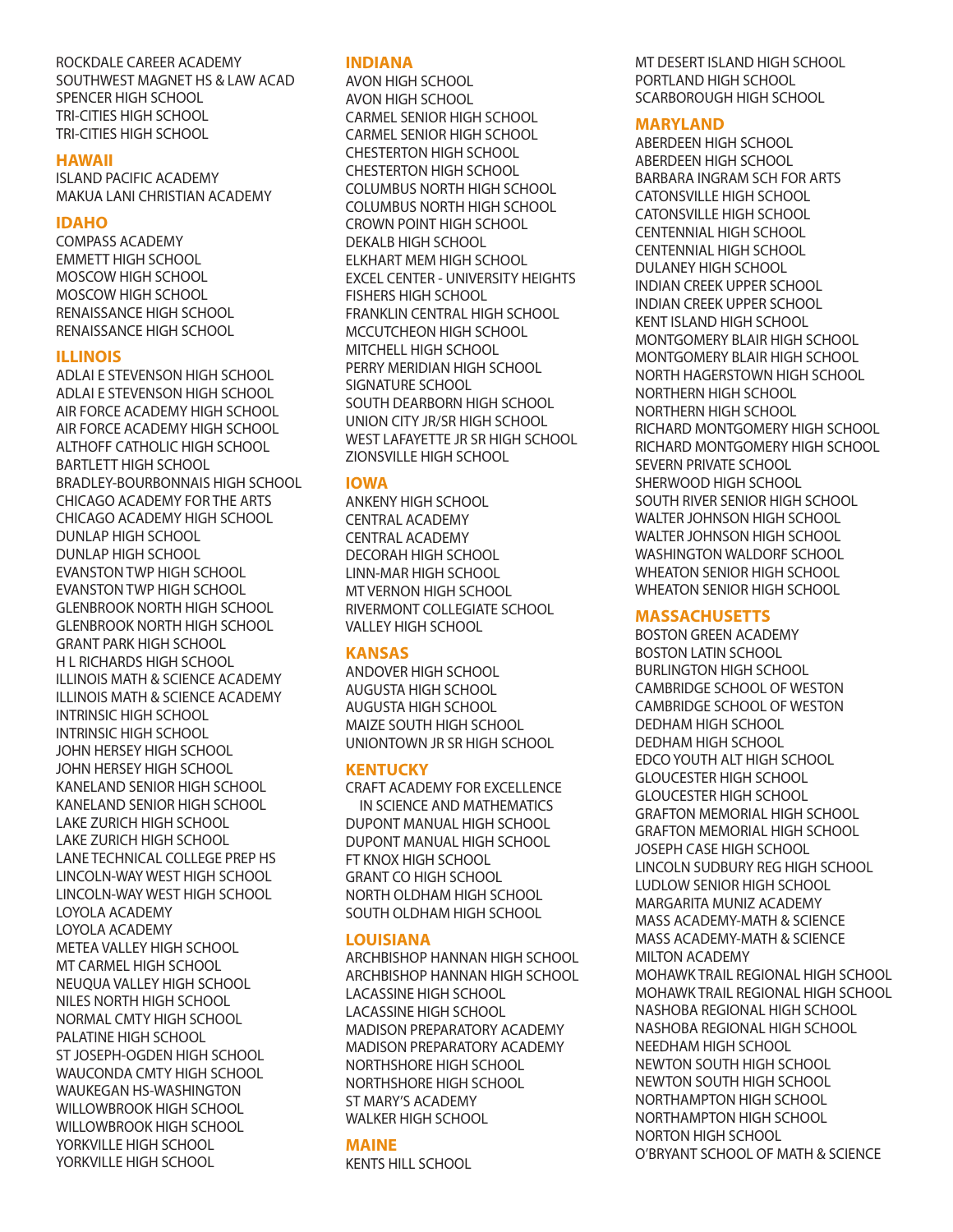O'BRYANT SCHOOL OF MATH & SCIENCE PROSPECT HILL ACADEMY CS HS SACRED HEART HIGH SCHOOL ST MARK'S SCHOOL STURGIS CHARTER PUBLIC SCHOOL TAUNTON HIGH SCHOOL WESTFORD ACADEMY WEYMOUTH HIGH SCHOOL WEYMOUTH HIGH SCHOOL WILBRAHAM & MONSON ACADEMY WINCHESTER HIGH SCHOOL WINCHESTER HIGH SCHOOL

#### **MICHIGAN**

ADLAI STEVENSON HIGH SCHOOL AVONDALE HIGH SCHOOL BROWN CITY JR SR HIGH SCHOOL BROWN CITY JR SR HIGH SCHOOL CARLSON HIGH SCHOOL CHESANING UNION HIGH SCHOOL CHIPPEWA VALLEY HIGH SCHOOL CHIPPEWA VALLEY HIGH SCHOOL CHURCHILL HIGH SCHOOL CHURCHILL HIGH SCHOOL CLIO AREA HIGH SCHOOL CLIO AREA HIGH SCHOOL COLDWATER HIGH SCHOOL DWIGHT D EISENHOWER HIGH SCH EARLY COLLEGE ALLIANCE EASTERN HIGH SCHOOL GRAND LEDGE HIGH SCHOOL GRAND LEDGE HIGH SCHOOL GROVES HIGH SCHOOL HAMTRAMCK HIGH SCHOOL HAMTRAMCK HIGH SCHOOL HURON HIGH SCHOOL HURON HIGH SCHOOL HURON HIGH SCHOOL INTERNATIONAL ACADEMY EAST INTERNATIONAL ACADEMY EAST JCC/LISD ACADEMY JOHANNESBURG-LEWISTON HS MATTAWAN HIGH SCHOOL MATTAWAN HIGH SCHOOL MIDLAND HIGH SCHOOL NORTHVIEW HIGH SCHOOL PENTECOSTAL CHRISTIAN ACADEMY SALINE HIGH SCHOOL SKYLINE HIGH SCHOOL SKYLINE HIGH SCHOOL TROY HIGH SCHOOL UTICA CENTER FOR MATH, SCIENCE, & TECHNOLOGY WALLED LAKE NORTHERN HIGH SCHOOL WEST OTTAWA HIGH SCHOOL SOUTH WILLIAMSTON HIGH SCHOOL WILLIAMSTON HIGH SCHOOL

## **MINNESOTA**

AFSA HIGH SCHOOL AFSA HIGH SCHOOL BLAKE SCHOOL-UPPER CENTENNIAL HIGH SCHOOL

ELK RIVER AREA SR HIGH SCHOOL MARANATHA CHRISTIAN ACADEMY MOORHEAD HIGH SCHOOL ORONO SENIOR HIGH SCHOOL ROSEVILLE AREA HIGH SCHOOL WAYZATA HIGH SCHOOL WAYZATA HIGH SCHOOL WEST LUTHERAN HIGH SCHOOL WEST LUTHERAN HIGH SCHOOL WHITE BEAR LAKE HIGH SCHOOL SOUTH WHITE BEAR LAKE HIGH SCHOOL SOUTH

## **MISSISSIPPI**

BASSFIELD HIGH SCHOOL BASSFIELD HIGH SCHOOL BILOXI HIGH SCHOOL COLLINS HIGH SCHOOL NATCHEZ HIGH SCHOOL NORTHWEST RANKIN HIGH SCHOOL NORTHWEST RANKIN HIGH SCHOOL OCEAN SPRINGS HIGH SCHOOL OCEAN SPRINGS HIGH SCHOOL PURVIS HIGH SCHOOL VICKSBURG CATHOLIC SCHOOL

## **MISSOURI**

ARCADIA VALLEY HIGH SCHOOL ARCADIA VALLEY HIGH SCHOOL BISHOP DUBOURG HIGH SCHOOL BLUE SPRINGS SOUTH HIGH SCHOOL BLUE SPRINGS SOUTH HIGH SCHOOL CALVARY LUTHERAN HIGH SCHOOL CROCKER SCHOOL CROCKER SCHOOL HILLCREST HIGH SCHOOL LA PLATA JR SR HIGH SCHOOL LUTHERAN HIGH SCHOOL NORTH DAVIESS R3 SCHOOL PARKWAY WEST HIGH SCHOOL PARKWAY WEST HIGH SCHOOL REPUBLIC HIGH SCHOOL RIVERVIEW GARDENS HIGH SCHOOL SUMMIT PREP SCH-SW MISSOURI TRINITY CATHOLIC HIGH SCHOOL WESTMINSTER CHRISTIAN ACADEMY WILLARD HIGH SCHOOL

## **MONTANA**

HELLGATE HIGH SCHOOL

## **NEBRASKA**

BELLEVUE EAST SR HIGH SCHOOL FIRST BAPTIST SCHOOL LINCOLN HIGH SCHOOL NORRIS HIGH SCHOOL SOUTHEAST HIGH SCHOOL SOUTHEAST HIGH SCHOOL

## **NEVADA**

BISHOP GORMAN HIGH SCHOOL CORAL ACADEMY OF SCIENCE HS CORAL ACADEMY OF SCIENCE HS EARL WOOSTER HIGH SCHOOL EDWARD W CLARK HIGH SCHOOL LAS VEGAS ACAD-INT'L STUDIES

LEGACY HIGH SCHOOL SPRING VALLEY HIGH SCHOOL TRINITY INTERNATIONAL SCHOOLS

## **NEW HAMPSHIRE**

BREWSTER ACADEMY BREWSTER ACADEMY GOFFSTOWN HIGH SCHOOL GOFFSTOWN HIGH SCHOOL KINGSWOOD REGIONAL HIGH SCHOOL PELHAM HIGH SCHOOL PELHAM HIGH SCHOOL ST THOMAS AQUINAS HIGH SCHOOL ST THOMAS AQUINAS HIGH SCHOOL TIMBERLANE REG HIGH SCHOOL

## **NEW JERSEY**

ACAD-ALLIED HEALTH SCIENCES ACADEMY FOR ALLIED HEALTH AND BIOMEDICAL SCIENCES ACADEMY FOR ALLIED HEALTH AND BIOMEDICAL SCIENCES BERGEN COUNTY ACADEMIES BERGEN COUNTY ACADEMIES BERNARDS HIGH SCHOOL BERNARDS HIGH SCHOOL BIOTECHNOLOGY HIGH SCHOOL BIOTECHNOLOGY HIGH SCHOOL BLAIR ACADEMY BOONTON HIGH SCHOOL BUTLER HIGH SCHOOL CARTERET HIGH SCHOOL CHATHAM HIGH SCHOOL CHATHAM HIGH SCHOOL CHRISTIAN BROTHERS ACADEMY DOANE ACADEMY DOANE ACADEMY DR RONALD MCNAIR ACADEMIC HS DR RONALD MCNAIR ACADEMIC HS EASTERN REGIONAL HIGH SCHOOL EDISON HIGH SCHOOL ELIZABETH HS FRANK J. CICARELL ACADEMY ELIZABETH HS FRANK J. CICARELL ACADEMY FAIR LAWN HIGH SCHOOL FAIR LAWN HIGH SCHOOL FRANKLIN HIGH SCHOOL GOV LIVINGSTON HIGH SCHOOL GOV LIVINGSTON HIGH SCHOOL HIGH POINT REG HIGH SCHOOL HIGH POINT REG HIGH SCHOOL HIGH TECHNOLOGY HIGH SCHOOL HIGH TECHNOLOGY HIGH SCHOOL HOLMDEL HIGH SCHOOL HOLMDEL HIGH SCHOOL HUNTERDON CENTRAL REGIONAL HS HUNTERDON CENTRAL REGIONAL HS IMMACULATA HIGH SCHOOL IMMACULATA HIGH SCHOOL JACKSON MEMORIAL HIGH SCHOOL KINGSWAY REGIONAL HIGH SCHOOL KINGSWAY REGIONAL HIGH SCHOOL MANALAPAN HIGH SCHOOL MANALAPAN HIGH SCHOOL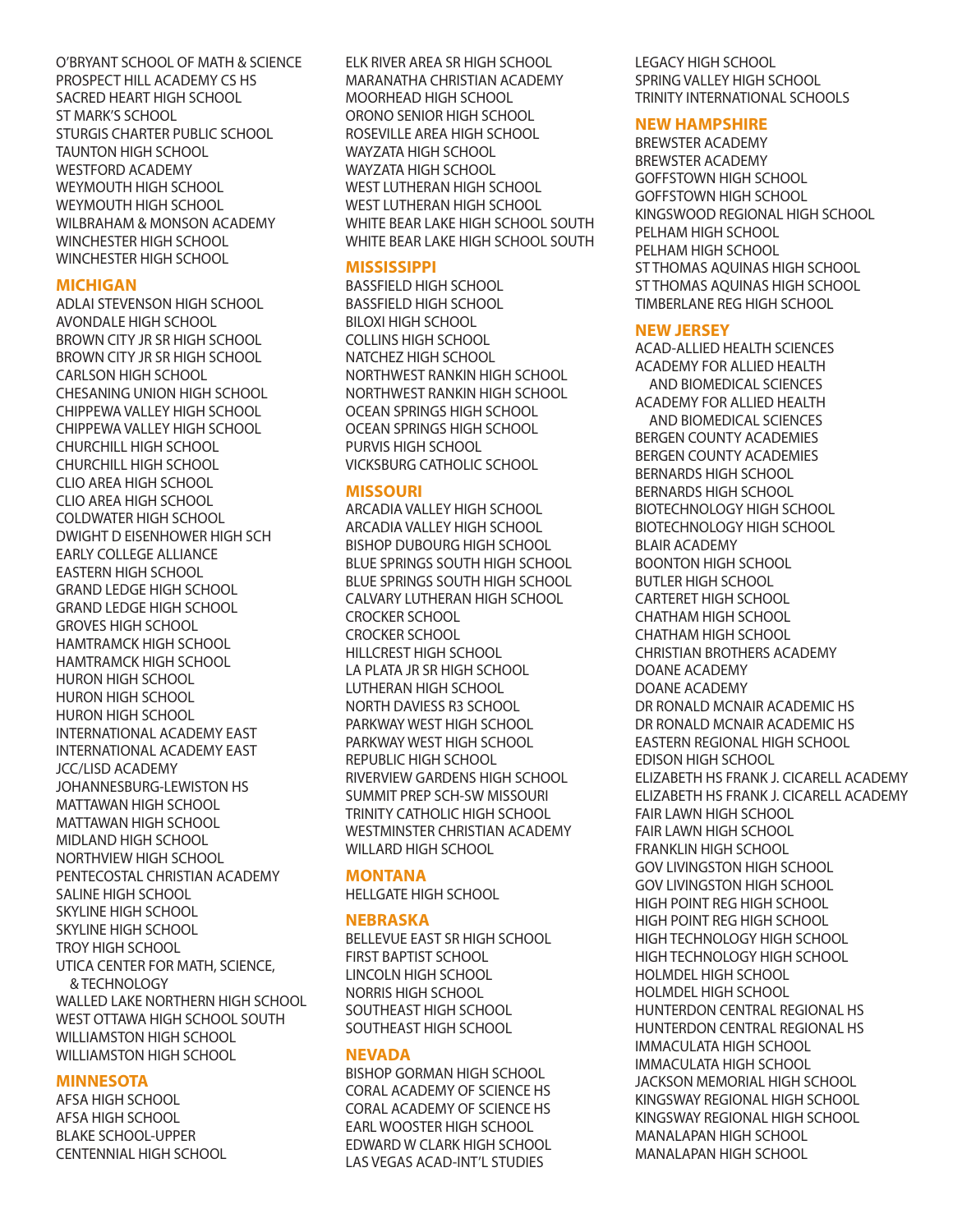MARINE ACADEMY OF TECHNOLOGY AND ENVIRONMENTAL SCIENCE MATAWAN REGIONAL HIGH SCHOOL MATAWAN REGIONAL HIGH SCHOOL MEMORIAL HIGH SCHOOL MIDDLESEX COUNTY ACADEMY FOR

MATH, SCIENCE AND ENGINEERING **TECHNOLOGIES** 

MIDDLESEX COUNTY ACADEMY FOR MATH, SCIENCE AND ENGINEERING **TECHNOLOGIES** 

MILLBURN SENIOR HIGH SCHOOL MONTCLAIR HIGH SCHOOL MORRIS HILLS HIGH SCHOOL MT ST DOMINIC ACADEMY HIGH SCHOOL MT ST DOMINIC ACADEMY HIGH SCHOOL NORTH HUNTERDON HIGH SCHOOL NORTH HUNTERDON HIGH SCHOOL NORTHERN HIGHLANDS REG HS PARAMUS HIGH SCHOOL PARAMUS HIGH SCHOOL PISCATAWAY TOWNSHIP HIGH SCH PISCATAWAY TOWNSHIP HIGH SCH PLAINFIELD ACADEMY POPE JOHN XXIII HIGH SCHOOL PRINCETON HIGH SCHOOL PRINCETON INTERNATIONAL SCHOOL

OF MATHEMATICS AND SCIENCE RANCOCAS VALLEY REGION HS RANNEY SCHOOL RANNEY SCHOOL RED BANK REG HIGH SCHOOL RIDGE HIGH SCHOOL RIDGE HIGH SCHOOL RIDGEWOOD HIGH SCHOOL RIVER DELL REGIONAL HIGH SCHOOL RUTGERS PREPARATORY SCHOOL SAYREVILLE WAR MEMORIAL HS SAYREVILLE WAR MEMORIAL HS ST AUGUSTINE PREPARATORY SCHOOL ST AUGUSTINE PREPARATORY SCHOOL ST DOMINIC ACADEMY ST DOMINIC ACADEMY SUMMIT SENIOR HIGH SCHOOL SUMMIT SENIOR HIGH SCHOOL TEANECK HIGH SCHOOL THE ACADEMY FOR INFORMATION TECHNOLOGY OF THE UNION COUNTY VOCATIONAL-TECHNICAL HIGH SCHOOLS THE ACADEMY FOR INFORMATION TECHNOLOGY OF THE UNION COUNTY VOCATIONAL-TECHNICAL HIGH SCHOOLS UNION CO MAGNET HIGH SCHOOL W WINDSOR-PLAINSBORO HS-SOUTH W WINDSOR-PLAINSBORO HS-SOUTH WALLINGTON JR SR HIGH SCHOOL WALLKILL VALLEY REG HIGH SCHOOL WALLKILL VALLEY REG HIGH SCHOOL WAYNE HILLS HIGH SCHOOL WAYNE HILLS HIGH SCHOOL WESTFIELD HIGH SCHOOL WESTFIELD HIGH SCHOOL

WILLIAMSTOWN HIGH SCHOOL WILLINGBORO HIGH SCHOOL WOODBRIDGE HIGH SCHOOL

## **NEW MEXICO**

ALBUQUERQUE ACADEMY ASK ACADEMY ELIDA HIGH SCHOOL GRANTS HIGH SCHOOL MENAUL SCHOOL REHOBOTH CHRISTIAN SCHOOL RIO RANCHO HIGH SCHOOL RIO RANCHO HIGH SCHOOL

#### **NEW YORK**

ALBANY LEADRSHP CHS FOR GIRLS ALBANY LEADRSHP CHS FOR GIRLS AMSTERDAM HIGH SCHOOL AMSTERDAM HIGH SCHOOL ARCHBISHOP STEPINAC HIGH SCHOOL BACCALAUREATE SCH-GLOBAL EDU BACCALAUREATE SCH-GLOBAL EDU BEDFORD ACADEMY HIGH SCHOOL BISHOP KEARNEY HIGH SCHOOL BRONX LIGHTHOUSE CHARTER SCHOOL BRONX LIGHTHOUSE CHARTER SCHOOL BROOKLYN STUDIO SECONDARY SCHOOL BUFFALO ACAD OF SACRED HEART CARLE PLACE MIDDLE SR HIGH SCHOOL CENTER MORICHES HIGH SCHOOL CHARLES C D'AMICO HIGH SCHOOL CHARLES C D'AMICO HIGH SCHOOL CLARKSTOWN SOUTH HIGH SCHOOL CONVENT OF SACRED HEART SCHOOL E F ACADEMY NEW YORK EMMA WILLARD SCHOOL FRANCIS LEWIS HIGH SCHOOL FRANCIS LEWIS HIGH SCHOOL FRANKLIN D ROOSEVELT HIGH SCHOOL FRANKLIN D ROOSEVELT HIGH SCHOOL GRANVILLE JR SR HIGH SCHOOL GRANVILLE JR SR HIGH SCHOOL GREAT NECK SOUTH HIGH SCHOOL HALF HOLLOW HILLS HIGH SCHOOL E HALF HOLLOW HILLS HIGH SCHOOL E HARBORFIELDS HIGH SCHOOL HARBORFIELDS HIGH SCHOOL HARRISON HIGH SCHOOL HERRICKS HIGH SCHOOL HERRICKS HIGH SCHOOL HUNTER COLLEGE HIGH SCHOOL HUNTER COLLEGE HIGH SCHOOL JOHN BOWNE HIGH SCHOOL JOHN JAY HIGH SCHOOL KEW-FOREST SCHOOL KEW-FOREST SCHOOL LONGWOOD HIGH SCHOOL LOYOLA SCHOOL MASTERS SCHOOL MCQUAID JESUIT HIGH SCHOOL MEDINA HIGH SCHOOL MEDINA HIGH SCHOOL MIDWOOD HIGH SCHOOL

MIDWOOD HIGH SCHOOL MT SINAI HIGH SCHOOL NAPLES JR SR HIGH SCHOOL NEW DORP HIGH SCHOOL NICHOLS SCHOOL NICHOLS SCHOOL NIGHTINGALE-BAMFORD SCHOOL NIGHTINGALE-BAMFORD SCHOOL NORTH ROCKLAND HIGH SCHOOL NORTH ROCKLAND HIGH SCHOOL NORTH SALEM MIDDLE HIGH SCHOOL NORTH SALEM MIDDLE HIGH SCHOOL PAUL D SCHREIBER HIGH SCHOOL PAUL D SCHREIBER HIGH SCHOOL PAWLING HIGH SCHOOL PAWLING HIGH SCHOOL PUTNAM VALLEY HIGH SCHOOL QUEENS GATEWAY HLTH SCIENCES QUEENS HS FOR SCIENCES AT YORK QUEENS HS FOR SCIENCES AT YORK RYE NECK HIGH SCHOOL RYE NECK HIGH SCHOOL SEWANHAKA HIGH SCHOOL SHOREHAM WADING RIVER HIGH SCHOOL SHOREHAM WADING RIVER HIGH SCHOOL SMITHTOWN HIGH SCHOOL-WEST SODUS JR SR HIGH SCHOOL SODUS JR SR HIGH SCHOOL ST ANTHONY HIGH SCHOOL ST ANTHONY HIGH SCHOOL ST. JOSEPH CATHOLIC HOME EDUCATORS TAPPAN ZEE HIGH SCHOOL TOTTENVILLE HIGH SCHOOL TOTTENVILLE HIGH SCHOOL TRI-VALLEY HIGH SCHOOL TRI-VALLEY HIGH SCHOOL URBAN ASSEMBLY GATEWAY TECH WANTAGH HIGH SCHOOL WORCESTER CENTRAL SCHOOL YONKERS MIDDLE HIGH SCHOOL YONKERS MIDDLE HIGH SCHOOL

## **NORTH CAROLINA**

CHAPEL HILL HIGH SCHOOL CONCORD HIGH SCHOOL CRESSET CHRISTIAN ACADEMY CUTHBERTSON HIGH SCHOOL EARLY COLLEGE AT GUILFORD ENLOE HIGH SCHOOL ENLOE HIGH SCHOOL GREENSBORO DAY SCHOOL HICKORY CAREER-ARTS MAGNET HS HICKORY RIDGE HIGH SCHOOL LINCOLN CHARTER SCHOOL-DENVER LINCOLN CHARTER SCHOOL-DENVER MARVIN RIDGE HIGH SCHOOL MARVIN RIDGE HIGH SCHOOL MERANCAS MIDDLE COLLEGE HIGH SCHOOL MERANCAS MIDDLE COLLEGE HIGH SCHOOL MOORESVILLE HIGH SCHOOL MOSLEY CAREER READINESS ACADEMY MOUNTAIN HERITAGE HIGH SCHOOL NEW BERN HIGH SCHOOL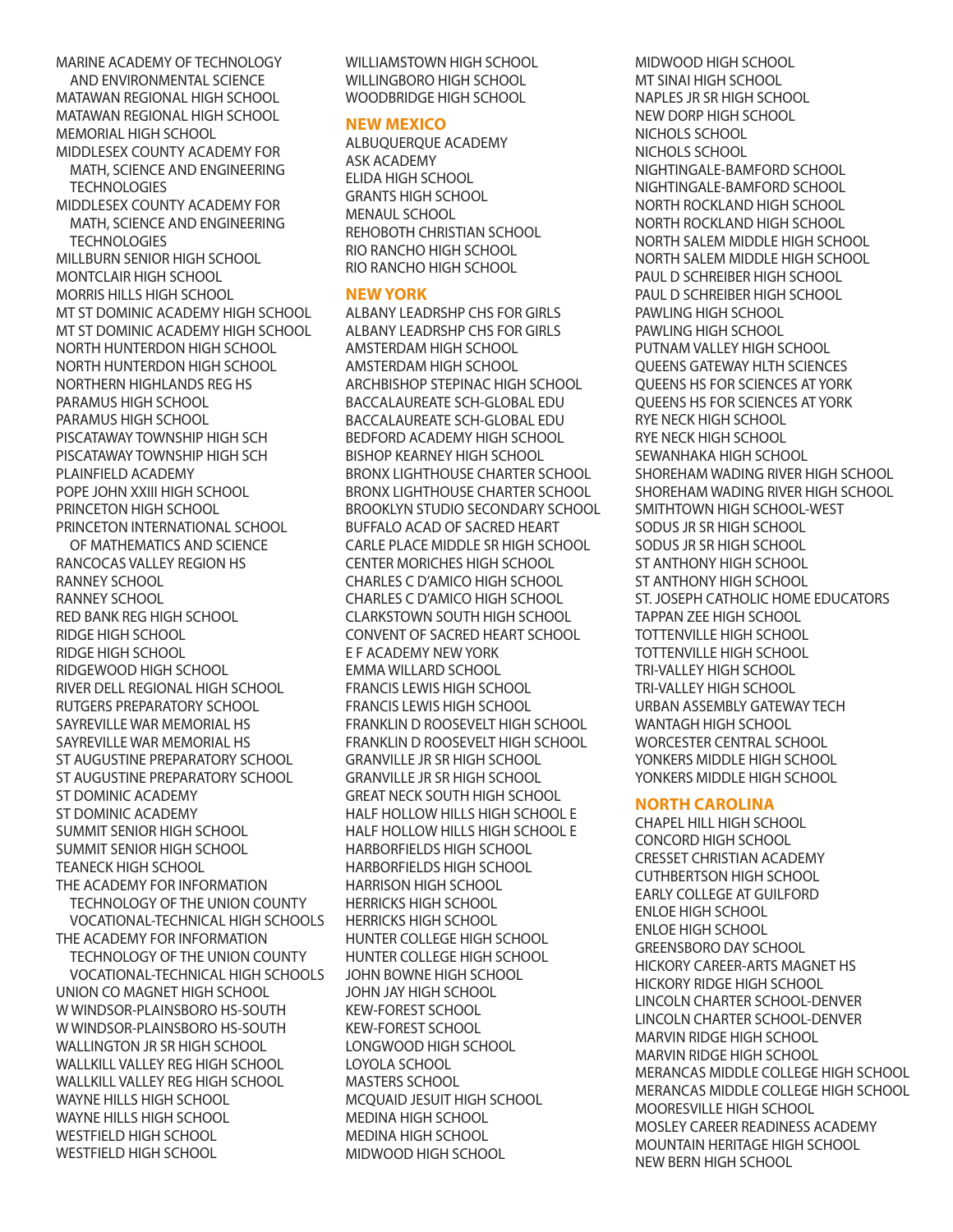NORTH CAROLINA SCH OF SCI-MATH NORTH CAROLINA SCH OF SCI-MATH NORTHEASTERN HIGH SCHOOL NORTHEASTERN HIGH SCHOOL PERFORMANCE LEARNING CENTER PINECREST HIGH SCHOOL SCHOOL FOR CREATIVE STUDIES SCHOOL FOR CREATIVE STUDIES SCOTLAND EARLY CLG HIGH SCHOOL SOUTH IREDELL HIGH SCHOOL SOUTH IREDELL HIGH SCHOOL WATFORD CITY HIGH SCHOOL

#### **OHIO**

BATAVIA HIGH SCHOOL BLACK RIVER HIGH SCHOOL CINCINNATI CHRISTIAN HIGH SCH COLUMBUS ACADEMY FUCHS MIZRACHI SCHOOL HIGHLAND HIGH SCHOOL HILLIARD BRADLEY HIGH SCHOOL HILLIARD BRADLEY HIGH SCHOOL LEBANON HIGH SCHOOL LINCOLN HIGH SCHOOL LINCOLN HIGH SCHOOL MADISON COMPREHENSIVE HIGH SCHOOL MADISON COMPREHENSIVE HIGH SCHOOL MAYSVILLE HIGH SCHOOL MENTOR HIGH SCHOOL NEW ALBANY HIGH SCHOOL NEW ALBANY HIGH SCHOOL NORTHVIEW HIGH SCHOOL NORWALK HIGH SCHOOL ROOSEVELT HIGH SCHOOL RUTHERFORD B HAYES HIGH SCHOOL SS VINCENT & MARY HIGH SCHOOL TALLMADGE HIGH SCHOOL THE CINDAY ACADEMY TOLEDO SCHOOL FOR THE ARTS UPPER SANDUSKY SENIOR HIGH SCHOOL UPPER SANDUSKY SENIOR HIGH SCHOOL WAPAKONETA HIGH SCHOOL WHITMER HIGH SCHOOL WHITMER HIGH SCHOOL

#### **OKLAHOMA**

ACHILLE PUBLIC SCHOOL CLAREMORE HIGH SCHOOL DOVE SCIENCE ACADEMY HOLLAND HALL SCHOOL OWASSO HIGH SCHOOL OWASSO HIGH SCHOOL

#### **OREGON**

DAVID DOUGLAS HIGH SCHOOL GRANTS PASS HIGH SCHOOL GRANTS PASS HIGH SCHOOL KINGS VALLEY CHARTER SCHOOL REDMOND HIGH SCHOOL SOUTH MEDFORD HIGH SCHOOL SOUTH MEDFORD HIGH SCHOOL SOUTHRIDGE HIGH SCHOOL ST MARY'S ACADEMY WEST SALEM HIGH SCHOOL

#### **PENNSYLVANIA**

ACADEMY AT PALUMBO APOLLO RIDGE HIGH SCHOOL APOLLO RIDGE HIGH SCHOOL BEAVER AREA HIGH SCHOOL BROOKVILLE JR SR HIGH SCHOOL BROOKVILLE JR SR HIGH SCHOOL BUILDING 21 ALLENTOWN HS BURRELL HIGH SCHOOL CATHEDRAL PREPARATORY SCHOOL CATHEDRAL PREPARATORY SCHOOL CENTRAL BUCKS-EAST HIGH SCHOOL CHURCH FARM SCHOOL CONESTOGA VALLEY HIGH SCHOOL COUNCIL ROCK HIGH SCHOOL SOUTH CUMBERLAND VALLEY HIGH SCHOOL CUMBERLAND VALLEY HIGH SCHOOL DELAWARE VALLEY HIGH SCHOOL DOWNINGTOWN STEM ACADEMY EAST HIGH SCHOOL ELK COUNTY CATHOLIC HIGH SCHOOL ELK COUNTY CATHOLIC HIGH SCHOOL FRIENDS CENTRAL SCHOOL FRIENDS CENTRAL SCHOOL GATEWAY SENIOR HIGH SCHOOL GATEWAY SENIOR HIGH SCHOOL GEIBEL CATHOLIC JR SR HIGH SCHOOL GEIBEL CATHOLIC JR SR HIGH SCHOOL GREATER LATROBE SR HIGH SCHOOL HAMPTON HIGH SCHOOL HAMPTON HIGH SCHOOL HILL TOP PREPARATORY SCHOOL JENKINTOWN MIDDLE HIGH SCHOOL JULIA R MASTERMAN MID HIGH SCHOOL KENNETT HIGH SCHOOL KISKI AREA HIGH SCHOOL KUTZTOWN SENIOR HIGH SCHOOL LITTLE FLOWER CATHOLIC HS LITTLE FLOWER CATHOLIC HS LOWER MORELAND HIGH SCHOOL LOWER MORELAND HIGH SCHOOL MARPLE NEWTOWN SR HIGH SCHOOL MARPLE NEWTOWN SR HIGH SCHOOL MORAVIAN ACADEMY-UPPER SCHOOL NORTH PENN HIGH SCHOOL NORTH PENN HIGH SCHOOL NORTHEASTERN SENIOR HIGH SCHOOL NORTHWESTERN LEHIGH HIGH SCHOOL NORTHWESTERN LEHIGH HIGH SCHOOL POCONO MOUNTAIN EAST HIGH SCHOOL POCONO MOUNTAIN EAST HIGH SCHOOL POCONO MOUNTAIN WEST HIGH SCHOOL SPRING-FORD SENIOR HIGH SCHOOL UPPER DARBY SENIOR HIGH SCHOOL UPPER DARBY SENIOR HIGH SCHOOL WALLENPAUPACK AREA HIGH SCHOOL WEST GREENE MIDDLE SR HIGH SCHOOL WESTTOWN SCHOOL WESTTOWN SCHOOL WILMINGTON AREA HIGH SCHOOL WILSON CHRISTIAN ACADEMY WILSON SENIOR HIGH SCHOOL WILSON SENIOR HIGH SCHOOL

#### **RHODE ISLAND**

BISHOP HENDRICKEN HIGH SCHOOL BISHOP HENDRICKEN HIGH SCHOOL CRANSTON SR HIGH SCHOOL WEST JOHNSTON SENIOR HIGH SCHOOL PONAGANSET HIGH SCHOOL PORTSMOUTH HIGH SCHOOL PORTSMOUTH HIGH SCHOOL WOONSOCKET HIGH SCHOOL

#### **SOUTH CAROLINA**

ACADEMIC MAGNET HIGH SCHOOL ACADEMIC MAGNET HIGH SCHOOL FT MILL HIGH SCHOOL FT MILL HIGH SCHOOL GRAY COLLEGIATE ACADEMY GRAY COLLEGIATE ACADEMY GREENVILLE HIGH ACADEMY GREENVILLE HIGH ACADEMY INDIAN LAND HIGH SCHOOL INDIAN LAND HIGH SCHOOL MAULDIN HIGH SCHOOL MAULDIN HIGH SCHOOL RIVERSIDE HIGH SCHOOL

#### **TENNESSEE**

BAYLOR SCHOOL BAYLOR SCHOOL DEKALB CO HIGH SCHOOL GATLINBURG PITTMAN HIGH SCHOOL HALLS HIGH SCHOOL HILLSBORO HIGH SCHOOL HIXSON HIGH SCHOOL HOLLIS F PRICE MID COLLEGE HS KNOXVILLE CHRISTIAN SCHOOL KNOXVILLE CHRISTIAN SCHOOL MEMPHIS UNIVERSITY SCHOOL MORRISTOWN-HAMBLEN HS WEST MORRISTOWN-HAMBLEN HS WEST NORTHEAST HIGH SCHOOL SALE CREEK MIDDLE HIGH SCHOOL SCIENCE HILL HIGH SCHOOL SCIENCE HILL HIGH SCHOOL SEVIER CO HIGH SCHOOL SEVIER CO HIGH SCHOOL STATION CAMP HIGH SCHOOL WEST CREEK HIGH SCHOOL WHITE STATION HIGH SCHOOL WHITE STATION HIGH SCHOOL

#### **TEXAS**

A N MCCALLUM HIGH SCHOOL BROOKS ACAD-SCIENCE ENGINEERNG CAPROCK HIGH SCHOOL CENTER HIGH SCHOOL CLEAR FALLS HIGH SCHOOL CLEAR LAKE HIGH SCHOOL CLEAR LAKE HIGH SCHOOL COLLEYVILLE HERITAGE HIGH SCHOOL CYPRESS CREEK HIGH SCHOOL CYPRESS FALLS HIGH SCHOOL EASTWOOD HIGH SCHOOL ELKINS HIGH SCHOOL EPISCOPAL HIGH SCHOOL